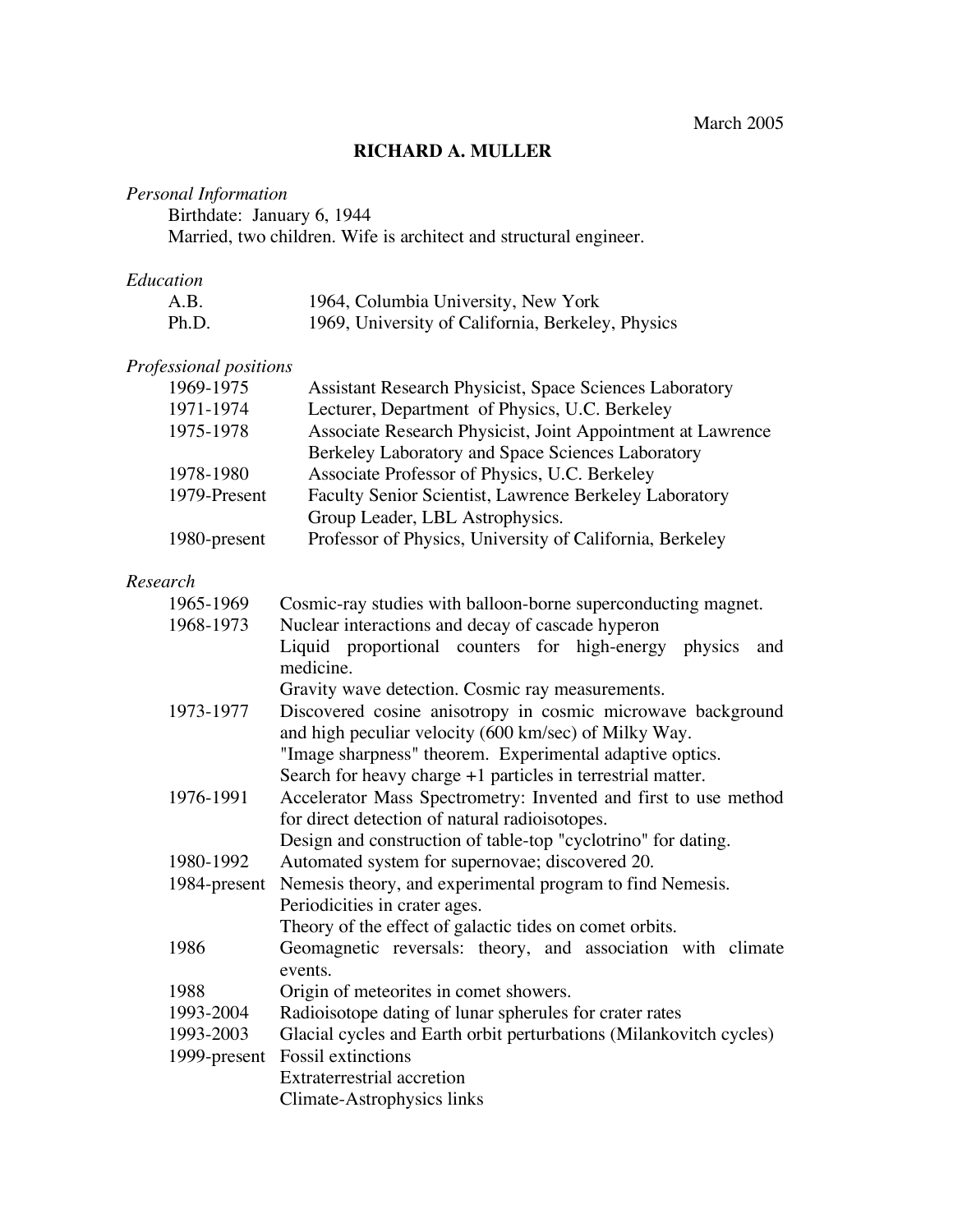#### Deep Earth geophysics

#### *Awards and Honors*

- 1977 Texas Instruments Foundation Founders' Prize "for outstanding achievement in the physical sciences."
- 1978 National Science Foundation Alan T. Waterman Award "for highly original and innovative research which has led to important discoveries and inventions in diverse areas of physics, including astrophysics, radioisotope dating, and optics."
- 1982 MacArthur Foundation Prize Fellowship
- 1984 Science Digest list of 100 Outstanding Scientists Under Age 40
- 1985 Fellow, American Physical Society
- 1989 Honorary Doctor of Humane Letters, American University of Switzerland
- 1989 Newsweek citation as one of 25 Innovators in United States
- 1990 Miller Professorship, University of California, Berkeley
- 1991 Fellow, American Association for the Advancement of Science
- 1999 Distinguished Teaching Award, University of California at Berkeley
- 1999 Fellow, California Academy of Arts and Sciences

#### *Honorary lectures*

- 1988 Vaden Miles Memorial Lecture, Wayne State University
- 1990 Maria Goeppert Mayer Memorial Lecture, U.Calif. La Jolla
- 1990 Distinguished Lecturer, Mitre Institute, Bedford Massachusetts
- 1990 Wright Science Colloquium speaker, Geneva Switzerland

#### *Physics Courses Taught*

- for physics majors: H7a, 105 (Mechanics); 49 (Thermodynamics); H5c, H7b, 7b, 110a,b (Electricity and Magnetism, Special Relativity); 110C (Optics); 5e, H5e, 7c, 137a,b,c (Quantum Mechanics); 129a,b (Nuclear Physics) 199, H190 (honors seminar), 295, 299 (Research), H195 (senior honors thesis), 111 (Advanced Laboratory); Graduate Seminar on Physics and U.S. Defense.
- for non-majors: 10 (Qualitative Physics), 39 (Freshman Seminars); 106 (Optics for optometrists); 121, 132 (Modern Physics).
- Geology & Geophysics: Seminar

### *New Course created*

Physics for future Presidents. This is a complete overhaul for Physics 10.

#### *Ph. D. thesis students supervised:*

Marc Gorenstein, A Measurement of Anisotropy in the Cosmic Background Radiation on a Large Angular Scale at 33 GHz (1978) Jordin Kare, Automated Search for Supernovae, LBL-19340 (1984) James J. Welch, A Low Energy Cyclotron for Radiocarbon Dating (1984)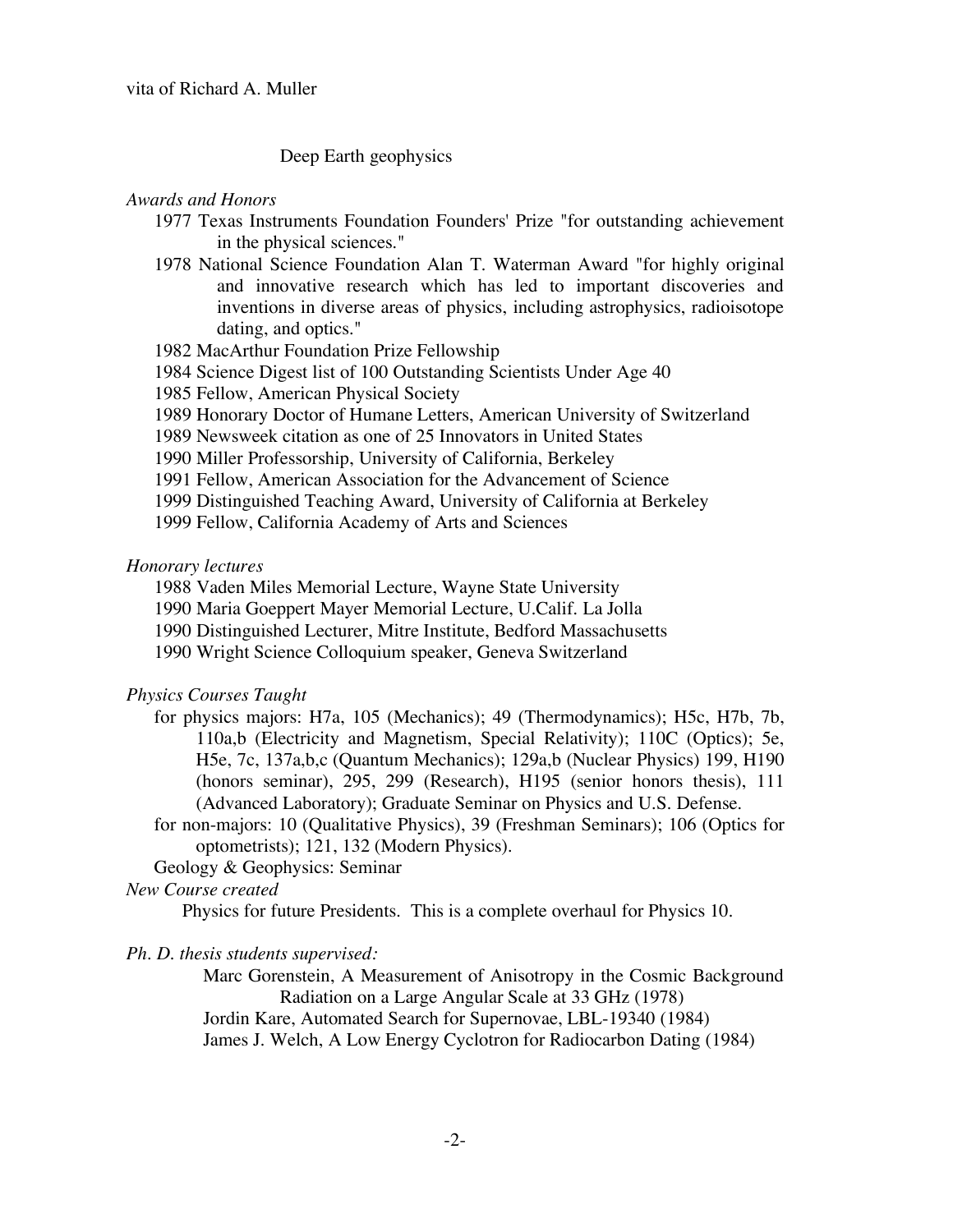- M. Shane Burns, Development of a CCD Camera for an Automated Supernova Search, and Observations of a Supernova in NGC 5033 (1985)
- Saul Perlmutter, An Astrometric Search for a Stellar Companion to the Sun LBL-23187 (November 1986)
- Peter G. Friedman, A Low Background-Rate Detector for Ions in the 5 to 50 keV Energy Range to be used for Radioisotope Dating with a Small Cyclotron, LBL-17804 (1986)
- Kirk Bertsche, A Small Low Energy Cyclotron for Radioisotope Measurements, LBL-28106, November 1989.
- Timothy Sasseen, An Optical and Near Infrared Search for a Pulsar in Supernova 1987A, LBL-29992, December 1990.
- Li Ping Wang (Mechanical Engineering), "Development of the 30" Remote-Operating Robotic Telescope System for the Berkeley Automated Supernova Search." July 1991.
- Heidi Marvin Newberg, "Measuring  $q_0$  using Supernovae at  $z \approx 0.3$ ," July 1992, LBL-32634.
- Craig Kenton Smith, Supernova Rates for the Berkeley Automated Supernova Search Using V and R Band Light Curve Templates (1995)

Alex Kim, 1997.

Matthew Kim, High Redshift Supernova Light Curves (1999).

Timothy Culler 1999 (Geophysics)

Jonathan Levine 2004. Lunar Glass Spherules as Probes of the Meteoroid Impact History of the Moon.

Robert A. Rohde (shared with P. Buford Price).

*Consulting, Advisory boards, National Committees*

| Oximetrix, San Francisco, Biomedical instrumentation.                                                                       |
|-----------------------------------------------------------------------------------------------------------------------------|
| Unimark, Livermore. Electrostatic printing.                                                                                 |
| American Physical Society. Nuclear reactor safety.                                                                          |
| JASON consultant to U.S. Government on energy<br>and U.S.<br>security. Member of steering committee 1980 to 1982.           |
| NASA: member of Innovation Study group.                                                                                     |
| NSF: consultant on basic/applied research concepts.                                                                         |
| White House Office of Science and Technology Policy: member of<br>committee to analyze putative South African nuclear test. |
| Lawrence Livermore Laboratory. Consultant fusion, U.S. security.                                                            |
| Advisory Board, Institute of Theoretical Physics, Santa Barbara.                                                            |
| Accelerator Mass Spectroscopy committee, Geological Survey.                                                                 |
| Panel to Explore New Directions, Lawrence Berkeley Laboratory                                                               |
|                                                                                                                             |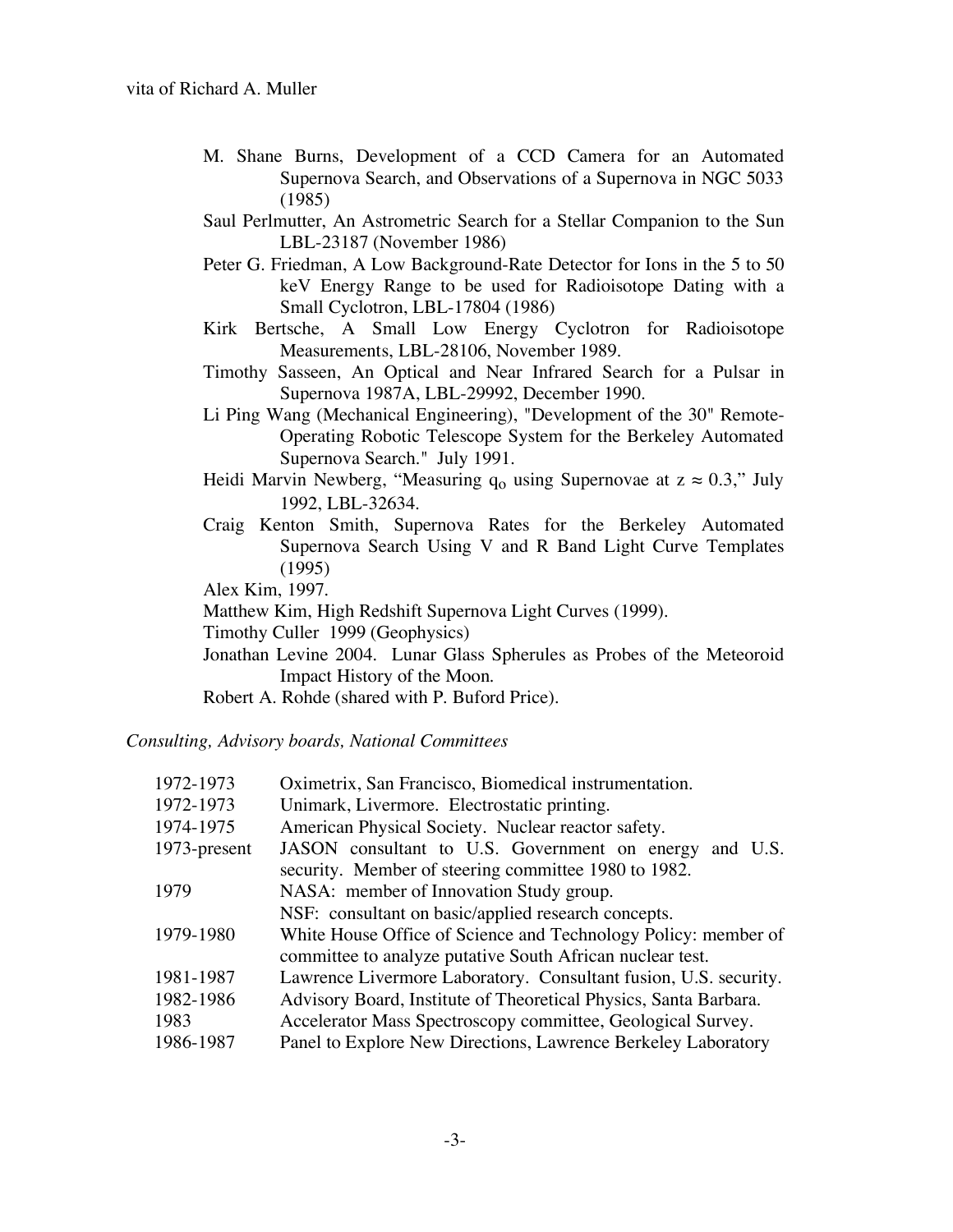vita of Richard A. Muller

| 1984-1987    | National Academy of Sciences Committee on International            |
|--------------|--------------------------------------------------------------------|
|              | Security and Arms Control. Met twice yearly with Soviet            |
|              | delegation.                                                        |
| 1989-1990    | Board of Overseers, American College of Switzerland, Leysin        |
| 1989-present | Institute for Defense Analyses, CRD, Princeton N.J.                |
| 1989-1990    | FAS Committee to study possible ASAT treaty                        |
| 1990-        | Fellow of the Committee for the Scientific Investigation of Claims |
|              | of the Paranormal                                                  |
| 1990-present | Sponsor, Federation of American Scientists                         |
| 1991         | Helped organize the Kuwaiti Oil Fire Symposium, sponsored by       |
|              | the Union of Concerned Scientists                                  |
| 1990-1992    | Organizing committee, NSF Symposium on Frontiers of Science        |
| 1991-1992    | NRC Committee on Special Operations and Low Intensity Conflict     |
| 1991-1999    | Lawrence Livermore Laboratory -- advisory committee for            |
|              | Laboratory Directed Research and Development                       |
| 1992-present | Institute for Nuclear and Particle Astrophysics, founding          |
|              | committee, Board of Advisors                                       |
| 2000-present | Berkeley Geochronology Center (BCG). Member, Board of              |
|              | Directors                                                          |
|              |                                                                    |

### *Professional societies*

American Physical Society (fellow), American Astronomical Society, American Association for the Advancement of Science (fellow); International Astronomical Union, Sigma Xi, American Geophysical Union

*Publications* (numbers in **boldface** indicate refereed journals)

- **1.** Production and decay of cascade hyperon, with P. Dauber, J. Berge, J. Hubbard,<br>D. Merrill, *Phys. Rev.* **179**, 1262 (1969).<br>2. Study of the reaction K-N to  $\Xi$ -K from threshold to 2.7 GeV/c (Ph.D. thesis), UCRL-<br>193
- 
- 3. Prospect of high spatial resolution for counter experiments: a new particle detector using electron multiplication in liquid Argon, with S. Derenzo, R. Smits, L. Alvarez, UCRL-19254, NAL Summer Study Report, 79-102, Aspen, Colorado (July 1969).
- **4.** Liquid-filled proportional counter, with S. Derenzo, G. Smadja, D. Smith, R. Smits, H. Zaklad, L. Alvarez, *Phys. Rev. Lett.* **27**, 532 (1971).
- **5**. Twin paradox in special relativity, *Am. J. Phys.* **40**, 966 (1972).
- **6**. High precision charged particle detector using Noble liquids, with S. Derenzo, G. Smadja, R. Smits, H. Zakland, L. Alvarez, *Nature* **233**, 617 (1971).
- **7**. Observation of cascade hyperon interactions, *Phys. Lett.* **38B**, 123 (1972).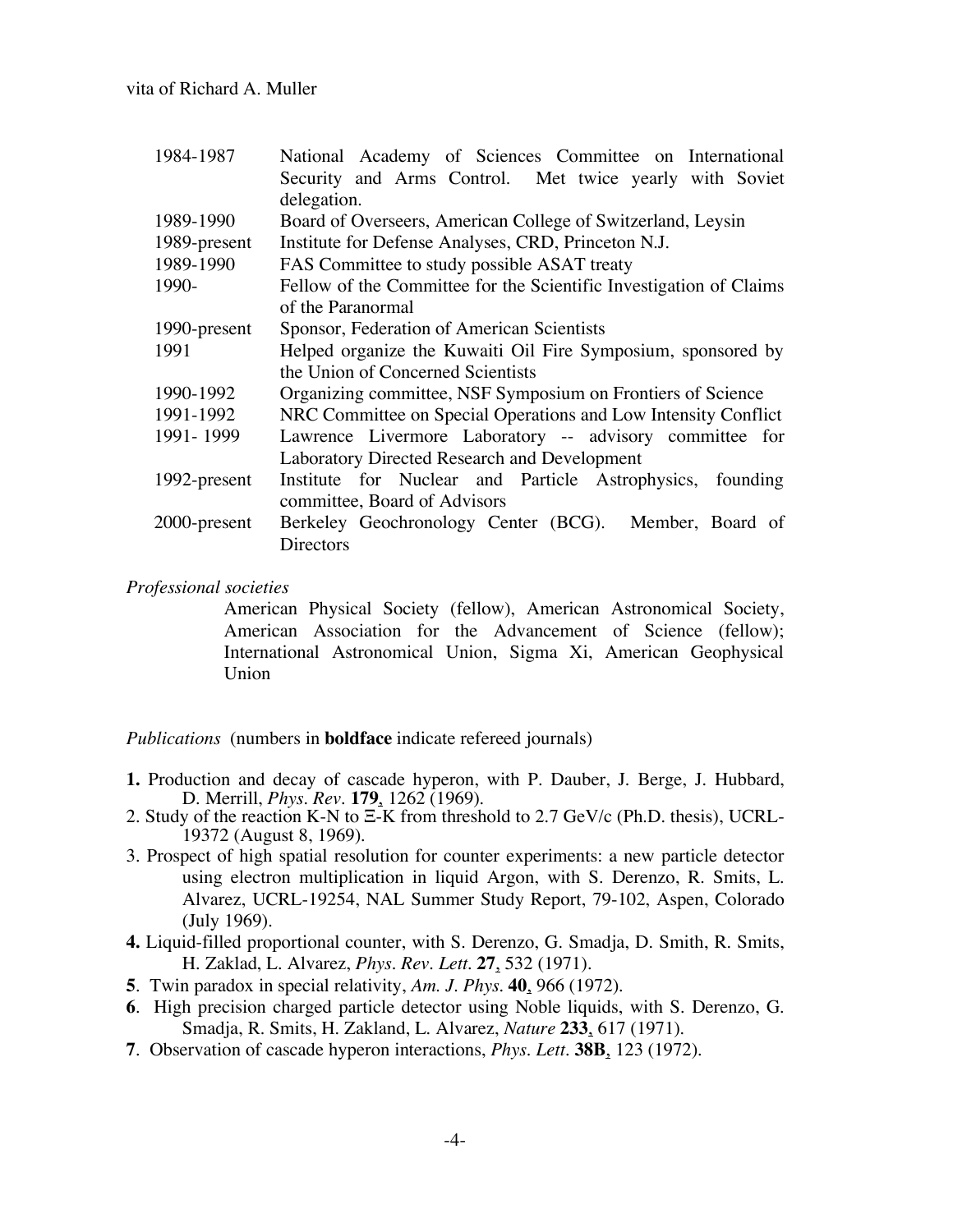- **8**. Search for seismic signals from gravitational radiation of pulsar CP1133, with T. Mast, J. Nelson, J. Saarloos, B. Bolt, *Nature* **240**, 140 (1972).
- 9. High energy particle astronomy, with A. Buffington, L. Smith, G. Smoot, in "Astronomy from a Space Platform," *Am. Astronaut. Soc. Sci. Tech.* **28**, 289 (1972).
- 10. Recent developments in high resolution Noble liquid counters, with S. Derenzo, D. Smith, R. Smits, H. Zaklad, L. Alvarez, UCRL-20118, NAL Summer Study Report, 45-74, Batavia, Illinois (December 1970).
- 11. Particle detectors based on Noble liquids, with S. Derenzo, R. Smits, H. Zaklad, Proc. Int. Conf. Instr. for High Energy Physics, Dubna USSR (December 1971).
- 12. Source of alpha particle collimated to 35 microns, with 7 other authors, UCRL-20857, UC-37 Instruments, TID-4500 58th edition (June 1971).
- 13. Liquid Xenon radioisotope camera, with H. Zaklad, S. Derenzo, G. Smadja, R. Smits, L. Alvarez, *IEEE Trans. Nucl. Sci.* **NS-19**, 206 (1972).
- **14**. Measurements of geomagnetic cutoff rigidities, with C. Pennypacker, G. Smoot, A. Buffington, L. Smith, *Jour. Geophys. Res.* **78**, 1515 (1973).
- 15. Liquid-filled multi-wire proportional counter, with S. Derenzo, et al., Fourth Hawaii Topical Conf., U. Hawaii UH-511-109, 109-111 (August 1971).
- 16. Preliminary images in a 24 wire liquid Xenon gamma ray camera, with H. Zaklad, S. Derenzo, R. Smits, L. Alvarez, *IEEE Trans, Nuc. Sci.* **NS-20**, 429 (1973).
- 17. Liquid Xenon filled wire chambers, with S. Derenzo, et al., LBL-1321, Proc. XVI Int. Conf. High Energy Physics, U. Chicago (September 1972).
- 18. Liquid Xenon Compton telescope: a new technique for gamma-ray astronomy, with 7 other authors, UCBSSL report series 14, issue 17.
- **19**. Electronic processes in liquid Xenon, with S. Derenzo, T. Mast, H. Zaklad, *Nucl. Inst. & Meth.* **118**, 611 (1974).
- **20**. Real-time correction of atmospherically degraded telescope images through sharpening, R. A. Muller and A. Buffington, *J. Opt. Soc. Am.* **64**, 1200 (1974).
- **21**. Light-water reactor safety, H. Lewis and 11 other authors, *Rev. Mod. Phys*. **47** Suppl 1 (1975). Summary section published separately in *Physics Today* **28**, 38 (July 1975); *Nuclear Safety* (October 1975).
- 22. Image, optical, R. A. Muller and A. Buffington, 1976 McGraw-Hill Yearbook of Science and Technology.
- 23. Active image restoration with a flexible mirror, with 4 other authors, Topical Meeting on Imaging in Astronomy, Cambridge, MA (June 18-21, 1975).
- 24. Active image restoration with a flexible mirror, with 4 other authors, *SPIE/SPSE Tech. Symp. East,* 75 (March 23, 1976).
- **25**. Correction of atmospheric distortion with an image sharpening telescope, A. Buffington, F. Crawford, R. Muller, A. Schwemin, R. Smits, *Jour. Opt. Soc. Am.* **67**, 298 (1977).
- **26**. First observatory results with an image-sharpening telescope, A. Buffington, F. Crawford, R. Muller, and C. Orth, *Jour. Opt. Soc. Am.* **67**, 304 (1977).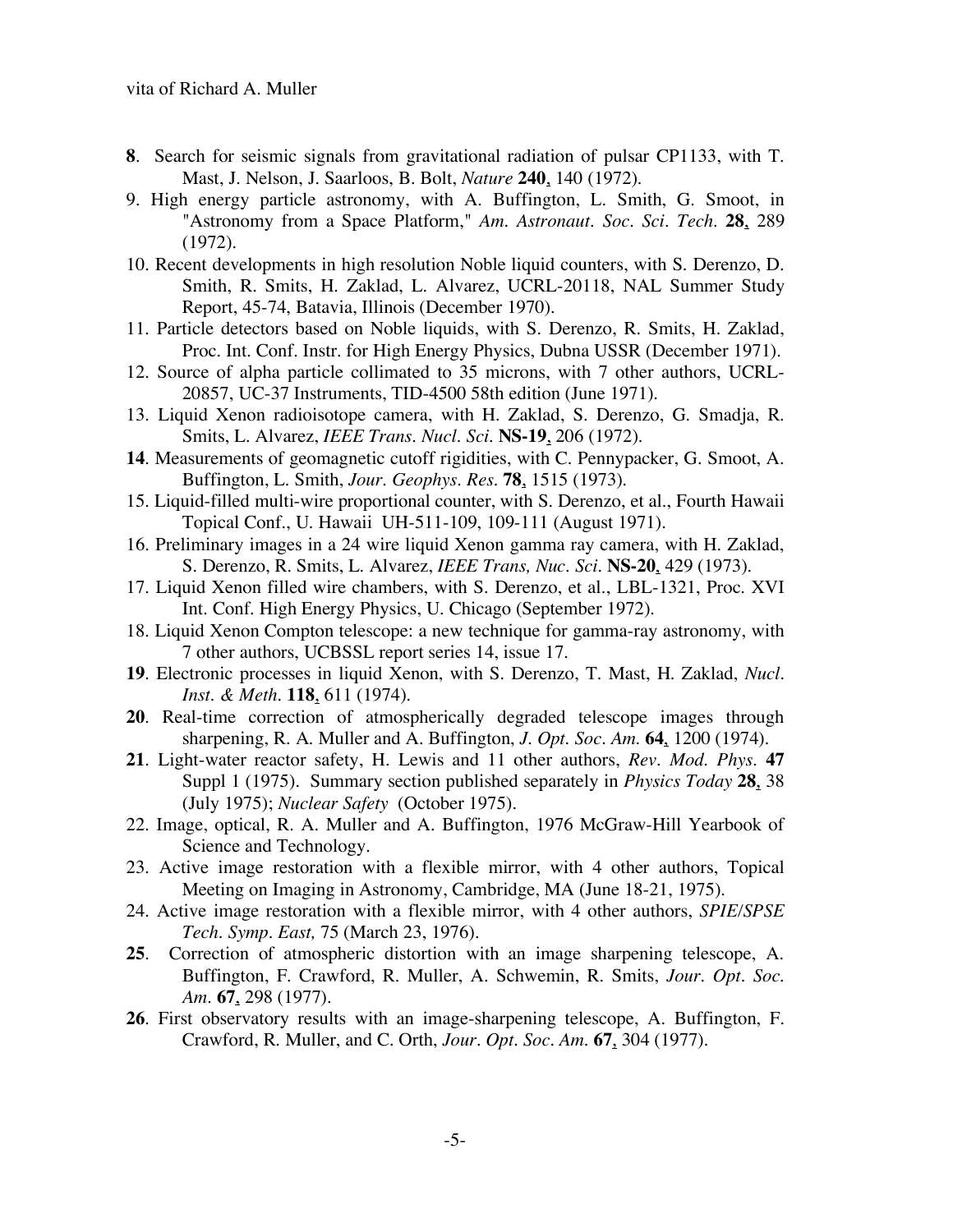- 27. Aether Drift and the Isotropy of the Universe: Proposal to NASA for a search for anisotropy in the primordial blackbody radiation (1976). Principal Investigator.
- **28**. Quarks with unit charge: a search for anomalous Hydrogen, R.A. Muller, L. Alvarez, W. Holley, E. Stephenson, *Science* **196**, 521 (1977).
- **29**. Radioisotope dating with a cyclotron, *Science* **196**, 489 (1977).
- 30. Anisotropy of the cosmic microwave background radiation, M. Gorenstein, R.A. Muller, G. Smoot, *Bulletin of Am. Astron. Soc.* **9**, 431 (1977).
- **31**. Detection of anisotropy in the cosmic blackbody radiation, G. Smoot, M. Gorenstein and R.A. Muller, *Phys. Rev. Lett.* **39**, 898 (1977).
- **32**. Radiometer system to map the cosmic background radiation, M. Gorenstein, R.A. Muller, G. Smoot, J. Tyson, *Rev. Sci. Instrum.* **49**, 440 (1978).
- **33**. Sharpening Stellar Images, A. Buffington, F. Crawford, R.A. Muller, S. Pollaine, C. Orth, *Science* **200**, 489 (1978).
- 34. The Cosmic Background Radiation and the New Aether Drift, *Scientific American* **238**, 64-74 (May 1978).
- **35**. Radioisotope Dating with an Accelerator: a Blind Measurement, R. A. Muller, E. Stephenson, T. Mast, LBL-7249 (December 1977), *Science* **201**, 347 (1978).
- 36. Radioisotope dating with the Berkeley 88" cyclotron, LBL-7585 (April 1978), in Proc. of the Conf. on Radiocarbon Dating With Accelerators, H.E. Gove, editor, University of Rochester, 1978.
- **37**. Radiocarbon Dating with a Cyclotron, with E. Stephenson, T. Mast. *Nucl. Instr. Meth.* **158**, 571 (1979).
- **38**. Radioisotope Dating with Accelerators, *Physics Today*, p.23-29 (February 1979).
- 39. Cosmic Microwave Background--present status and future prospects, LBL-8799, *Annals New York Acad. Science* **336**, 116 (1980).
- 40. Cosmology, 1980 McGraw-Hill Yearbook of Science and Technology.
- **41**. Magnet-gun Igniter for Controlled Thermonuclear Fusion, R. Garwin, R.A. Muller and B. Richter, SRI Technical report JSN-77-20 (1978), *Atomkernenergie* **35**, 300 (1980).
- 42. Impact Fusion with a Segmented Rail Gun, R. Garwin, R.A. Muller, and B. Richter, in Proc. of the Conference on Impact Fusion, Los Alamos (1979).
- 43. Radiocarbon Dating, with E. Taylor, McGraw-Hill Encyclopedia of Science and Technology, 5th edition, p. 328-335 (1982).
- 44. Cosmic Microwave Radiation, McGraw-Hill Encyclopedia of Science and Technology, 5th edition, p. 668-670 (1982).
- **45**. Innovation and Scientific Funding, *Science* **209**, 880 (1980). (Based on testimony to the House Subcommittee on Science, Research, and Technology, 11 September 1979. Excerpts in *Federation of American Scientists Newsletter*.)
- **46**. Radioisotope Detection and Dating with Accelerators, Terry S. Mast and Richard A. Muller, *Nuclear Science Applications* **1**, 7 (1980).
- **47**. Radioisotope detection with accelerators, T.S. Mast, R.A. Muller, and P.P. Tans, in "The Ancient Sun", R. Pepin, J. Eddy, R. Merrill ed., (Permagon Press, 1980); Geochimica et Cosmochimica Acta, Suppl. 13, 191 (1980).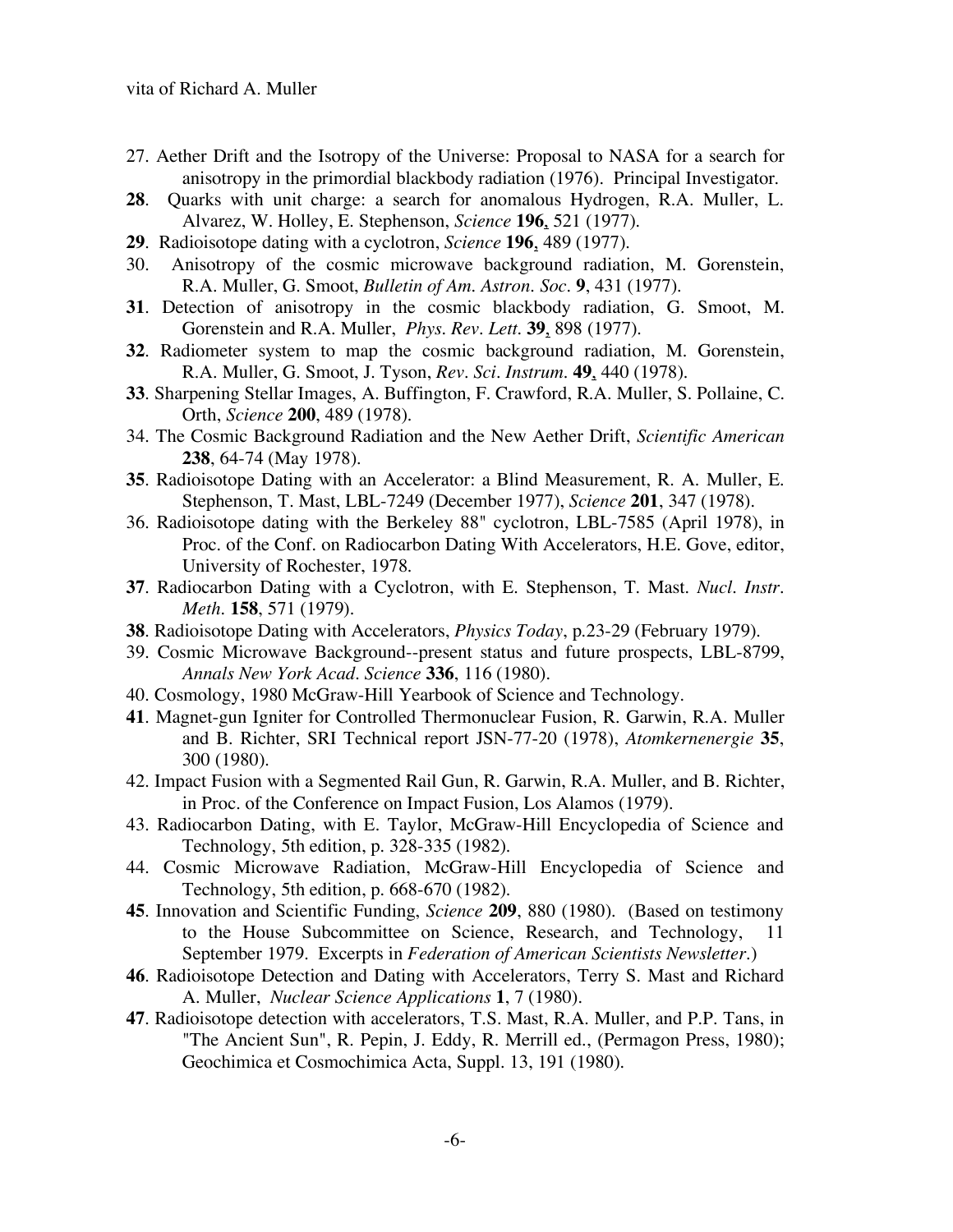- **48**. Cosmic Quadrupole?, *Nature* **291**, 609 (1981).
- 49. Mass Spectrometry with a Very Small Cyclotron, R.A. Muller, P.P. Tans, T.S. Mast, and J.J. Welch, LBL-12797, published in Proceedings of the Symposium on Accelerator Mass Spectrometry, Argonne National Lab, Report ANL/PHY-81-1 (1981).
- 50. The Berkeley Automated Supernova Search, presented at NATO Conference on Supernovae, June 29 - July 10, 1981, Cambridge, England. Published as Lawrence Berkeley Laboratory report LBL-13317 (1981), and in "Supernovae: A Survey of Current Research", M.J. Rees and R.J. Stoneham, editors, (D. Reidel Co., Dordrect 1981) p. 325-339.
- **51**. How Black is the Universe? *Nature* **295**, 95 (1982).
- 52. Submarines, Quarks, and Radioisotope Dating, LBL-13902 (January 1982). in *The Selected Works of Luis W. Alvarez, with Commentary*, W. Peter Trower editor, Univ. Chicago Press, 1987.
- **53**. Extinction of Species by Periodic Comet Showers, Marc Davis, Piet Hut, and R.A. Muller, LBL-177298 (December 1983), *Nature* **308**, 715-717 (1984).
- **54**. Evidence in Crater Ages for Periodic Impacts on the Earth, W. Alvarez and R.A. Muller, LBL- 17300 (January 1984), published in *Nature* **308**, 718-720 (1984).
- 55. Evidence for a Solar Companion Star, LBL-18271 (August 1984), published in *The Search for Extraterrestrial Life: Recent Developments* (M.D. Papagiannis, editor), pp. 233-243, (D. Riedel Pub. Co., Dordrecht, Holland, 1985).
- **56**. Tidal Gravitational Forces: The Infall of "New" Comets and Comet Showers, D. E. Morris and R.A. Muller, LBL-18942 (January 1985), *Icarus* **65**, 1-12 (1986).
- **57**. Terrestrial catastrophism: Nemesis or Galaxy? R.A. Muller, M. Davis, and P. Hut, *Nature* **313**, 503 (February 1985).
- **58.** Cometary showers and unseen solar companions -- a reply, R. A. Muller, P. Hut, M. Davis, and W. Alvarez, *Nature* **314**,517-518 (1985).
- **59.** Evidence for Nemesis: a Solar Companion Star, September 1985, LBL-20438 (October 1985), published in *The Galaxy and the Solar System*, ed. R. Smoluchowski, J. Bahcall, and M. Matthews, pp. 387-396 (University of Arizona Press, Tucson, 1986).
- **60.** A 40 keV Cyclotron for Radioisotope Dating, with J.J. Welch, Kirk J. Bertsche, P.G. Friedman, D. E. Morris, and P.P. Tans, *Nucl. Instr. Meth. Phys. Res.***B5**, 230-232 (1984).
- **61.** A Low Energy Cyclotron for Radiocarbon Dating, J.J. Welch, K.J. Bertsche, P. Friendman, and D.E. Morris, R. A. Muller, and P. P. Tans, *Nuclear Instruments and Methods in Physics Research* **B18**, 202-214 (1987).
- **62.** Geomagnetic Reversals from Impacts on the Earth, Richard A. Muller and Donald E. Morris, LBL-20131, (September 1985, revised August 1986), published in *Geophysical Research Letters* **13**, 1177-1180 (1986). The article is summarized in *Physics Today*, February 1987, pp 17-20.
- **63.** Evidence for Comet Showers in Meteorite Ages, S. Perlmutter and R. A. Muller, LBL-22659 (December, 1986), *Icarus*.**74**, 369-373 (1988).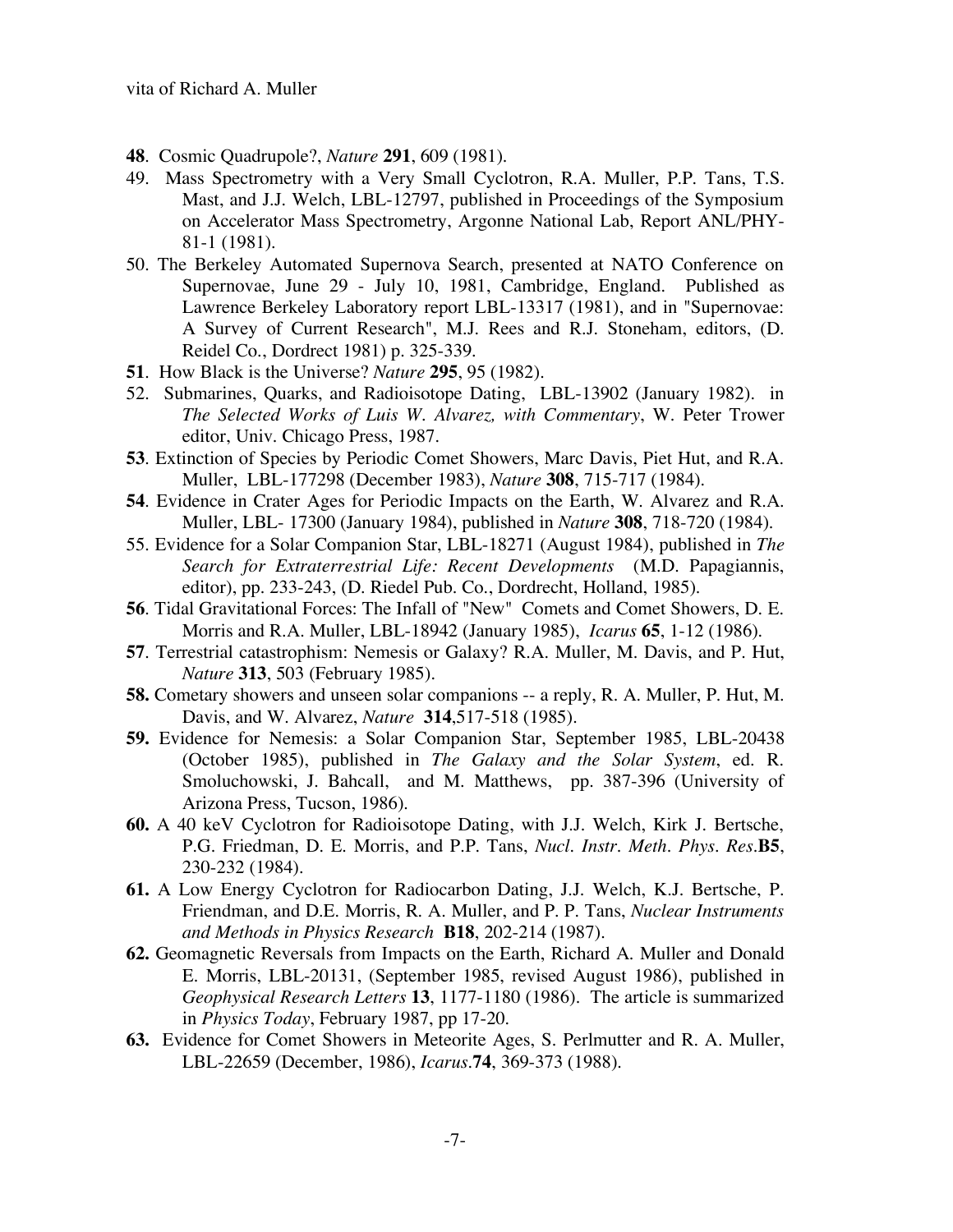- **64.** A low background-rate detector for 40 keV ions, P. G. Friedman, K. J. Bertsche, M. C. Michel, D. E. Morris, R. A. Muller, P. P. Tans, and J. J. Welch, LBL-22676 (January 1987), *Reviews of Scientific Instruments* **59**, 98-111 (1988).
- **65.** An Automated Search for Supernova Explosions, with J. T. Kare, M. S. Burns, F. S. Crawford, P. G. Friedman, C. R. Pennypacker, S Perlmutter, and R. Williams, LBL-23782 (July 1987); *Reviews of Scientific Instruments*. **59(7)**, 1021-1030 (July 1988).
- **66.** Status of the Berkeley Small Cyclotron AMS Project, K. J. Bertsche, P. G. Friedman, Donald E. Morris, Richard A. Muller, James J. Welch, *Nuclear Instruments and Methods in Physics Research* **B29**, 105-109 (1987).
- 67. Advanced Accelerator Methods: The Cyclotrino, J. J. Welch, K. J. Bertsche, P. G. Friedman, D. E. Morris, and R. A. Muller, LBL-23323 (April 1987), published in the Proceedings of the University of California Conference on Accelerator Mass Spectrometry, Irvine California, February 1986, J. E. Ericson and R. E. Taylor, eds, CONF-8602126 (Aug 1989; Lawrence Livermore National Lab.).
- **68.** Observation of the Type II Supernova in M99, Carl Pennypacker, M. S. Burns, F. S. Crawford, P. G. Friedman, J. R. Graham, J. T. Kare, R. A. Muller, S. Perlmutter, C. K. Smith, R. R. Treffers, R. W. Williams, G. Basri, J. Bixler, A. V. Filippenko, C. Foltz, D.R. Garnett, R. P. Harnkess, V. Junkkarinen, R. Kennicutt, P. J. McCarthy, H. Spinrad, J. C. Wheeler, H. Willick, B. J. Wills, *The Astronomical Journal* **97**, 186-193, plate p. 313 (January 1989).
- **69.** Comet Showers, Periodic Extinctions, and Iridium, *Science* **234**, 1484-1485 (1986).
- 70. The Berkeley search for a faint stellar companion to the sun, S. Perlmutter, M. S. Burns, F. Crawford, P. Friedman, J. Kare, R. A. Muller, and C. Pennypacker, in *Astrophysics of Brown Dwarfs*, eds. M. Kafatos, R. Harrington, and S. Maran, p. 87-92 (Cambridge University Press, 1986).
- 71. The Status of Berkeley's Real-time Supernova Search, S. Perlmutter, F. S. Crawford, R. A. Muller, C. R. Pennypacker, T. P. Sasseen, C. K. Smith, R. Treffers, and R. Williams, in *Instrumentation for Ground-Based Optical Astronomy*, Conference Proceedings, Santa Cruz 1987, p. 674-680 (1988).
- 72. Magnetic reversal rate and sea level, R. A. Muller and D. E. Morris, *Nature* **332**, 211 (1988).
- 73. Geomagnetism, Sea Level and Tectonics, a letter in reply, R.A. Muller and D.E. Morris, *Physics Today* **41**, 122 (1988).
- **74.** Limits on an Optical Pulsar in Supernova 1987A, C. Pennypacker, J. Kristian, J. Middleditch, M. Hamuy, J. Imamura, W. Kunkel, D. Morris, R. Muller, S. Perlmutter, S. Rawlings, T. Sasseen, I. Shelton, T. Steiman-Cameron, I. Tuohy, Astrophysical Journal Letters **340**, L61-L64 (May 15, 1989).
- **75.** Submillisecond optical pulsar in supernova 1987A, J. Kristian, C. R. Pennypacker, J. Middleditch, M.A. Hamuy, J.N. Imamura, W.E. Kunkel, D.E. Morris, R.A. Muller, S. Perlmutter, S.J. Rawlings, T.P. Sasseen, I.K. Shelton, T.Y. Steiman-Cameron, I.R. Tuohy, *Nature* **338**, 234-236 (16 March 1989).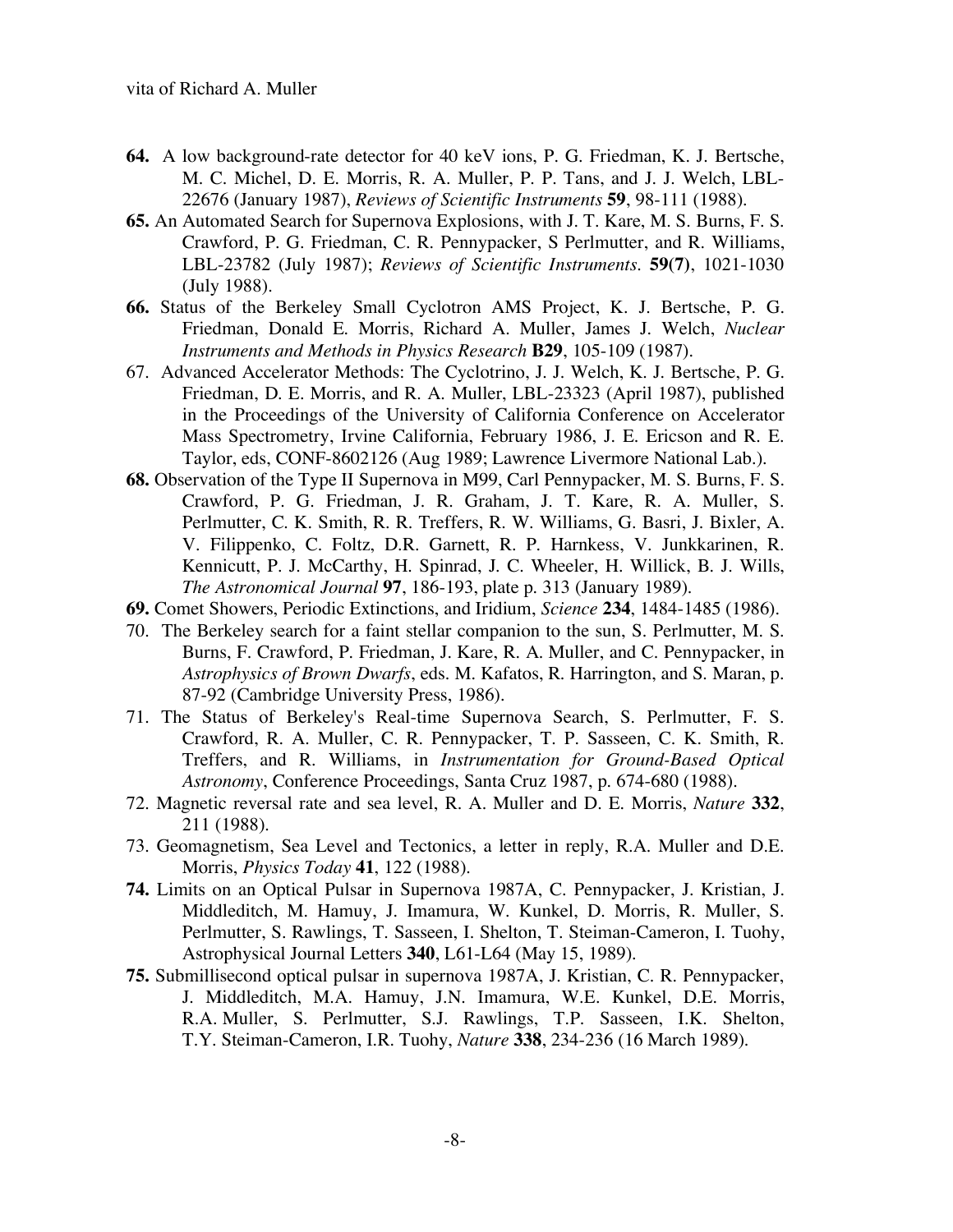- **76.** A Search for Nemesis: Current Status and Review of Theory. S. Perlmutter, R A. Muller, C. R. Pennypacker, C. K. Smith, L. P. Wang, S. White, H. S. Yang, to be published in the proceedings of the Second Snowbird Conference on Mass Extinctions (1989).
- 77. Further Analysis of the PSR1987A Discovery Data: 7.5-hour and 2-hour periods, pulse profile, and revised pulsed luminosity, J. Middleditch, C. R. Pennypacker, J. Kristian, J. R. Graham, S. Heathcote, M.A. Hamuy, J.N. Imamura, W.E. Kunkel, R. Lucinio, D.E. Morris, R.A. Muller, S. Perlmutter, S.J. Rawlings, T.P. Sasseen, I.K. Shelton, T.Y. Steiman-Cameron, I.R. Tuohy, to be submitted to the *Journal of Irreproducible Results*.
- 78. Recent Advances in the Berkeley Automated Supernova Search: The Introduction of a Real-Time System, C. K. Smith, F. Crawford, R. A. Muller, C. Pennypacker, S. Perlmutter, T. Sasseen, R. Williams, R. Treffers, in *Automatic Small Telescopes*, ed. D. S. Hayes and R. M. Genet editors, pp. 47-64 (Fairborn Observatory, 1988).
- 79. Automated Supernova Discoveries: status of the Berkeley project, Carl Pennypacker, Frank Crawford, Heidi Marvin, Richard A. Muller, Saul Perlmutter, Tim Sasseen, Craig Smith, Richard Treffers, Roger Willimas, Li-Ping Wang, in *Particle Astrophysics: Forefront Experimental Issues*, E. B. Norman editor, pp. 188-189 (World Scientific, 1989).
- 80. The First Year (Almost) of Real-time Automated Operation of the Berkeley Supernova Search, Saul Perlmutter, Frank Crawford, Heidi Marvin, Richard Muller, Carl Pennypacker, Tim Sasseen, Craig Smith, Li-Ping Wang, in *Particle Astrophysics: Forefront Experimental Issues*, E. B. Norman editor, pp. 196-197 (World Scientific, 1989).
- 81. Current Status of the Berkeley Cyclotrino, K.J. Bertsche, P.G. Friedman, R.A. Muller, and J.J. Welch, LBL-25450 (1988), to be published int he proceedings of the 13 International Radiocarbon Conference, Dubrovnik, Yugoslavia, June 20-25, 1988.
- 81. Detection of radiocarbon in the cyclotrino, K.J. Bertsche, C.A. Karadi, R.A. Muller, G. C. Paulson, LBL-29556, *Nucl Instr Meth in Physics Research B*, 398- 404(1991).
- 82. Radiocarbon detection with a small low energy cyclotron, K.J. Bertsche, C.A. Karadi, R.A. Muller, LBL-29567 (1990), *Nucl. Instr. Meth.* A301, March 1 1991.
- 83. Accelerator AMS: Cyclotrons and Cyclotrinos, R. A. Muller and K. J. Bertsche, in "Rare Nuclear Processes," pp. 93-99, World Scientific (1992); the Proceedings of the 14th Europhysics Conference on Nuclear Physics, 22-26 October 1990, Bratislava Czechoslovakia.
- 85. Thomas Precession: Where is the Torque? R. A. Muller, *Am. J. Physics*. **60**, 313- 317 (1992).
- 86. The New 30-inch Telescope for the Berkeley Automated Supernova Search, Li-Ping Wang, Frank S. Crawford, Ned Hamilton, Richard A. Muller, Carlton R.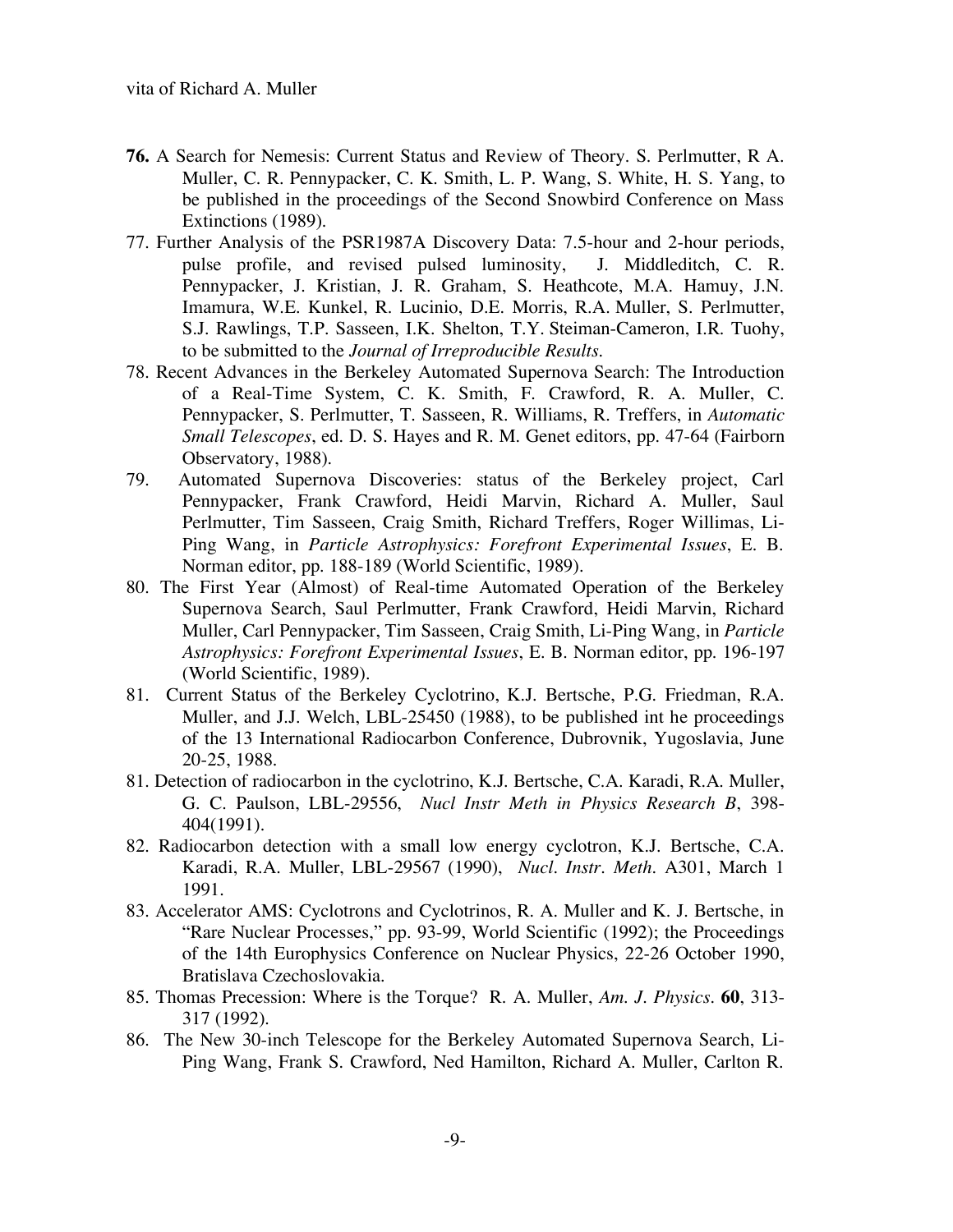Pennypacker, Saul Perlmutter, and Robert Smits, in Robotic Telescopes, M. Seeds editor, Fairborn Press (1991).

- 87. Operatorless Discoveries of Supernovae, Carlton R. Pennypacker et al., in Robotic Telescopes, M. Seeds editor, Fairborn Press (1991).
- 88. Progress and New Directions for the Berkeley Supernova Search, S. Perlmutter, H. J. Marvin, R. A. Muller, C. R. Pennyupacker, T. P. Sasseen, and C. K. Smith, in *Supernovae*, S. E. Woosley, editor, p. 727-730, Springer-Verlag (1991).
- 89. The Berkeley/Anglo-Australian Observatory High-Redshift Supernova Search, G. Goldhaber, S. Perlmutter, C. Pennypacker, H. Marvin, R. A. Muller, W. Couch, B. Boyle, LBL-30591 (November 1990); Proc. Supernova Watch Workshop, Los Angles CA, Nov. 26-27, 1990. LBL-30591, published in Trends in Astroparticle Physics, D. Cline & R. Peccei, eds, pp 504-525 (1992).
- **90.** No Pulsar in SN1987A, J. Kristian, C. R. Pennypacker, J. Middleditch, M. A. Hamuy, S. Heathcote, J. N. Imamura, W. E. Kunkel, R. Lucino, D. E. Morris, R. A. Muller, S. Perlmutter, S. J. Rawlings, T. P. Sasseen, I. K. Shelton, T. Y. Steiman-Cameron, and R. Tuohy, *Nature* **349**, 747 ( Feb 1991).
- 91. Preliminary Estimates of Core-Collapse Supernova Rates, C. Pennypacker et al., Proc. Supernova Watch Workshop, Los Angeles CA, Nov. 26-27, 1990. LBL-30590, published in Trends in Astroparticle Physics, D. Cline & R. Peccei, eds, pp 477-482 (1992).
- **92.** High Rate for Type Ic Supernovae, Richard A. Muller, Heidi Jo Marvin Newberg, Carlton R. Pennypacker, Saul Perlmutter, Timothy P. Sasseen, and Craig K. Smith, LBL preprint #31220, Ap. J. Lett. **384**, L9-L13, January 1, 1992.
- 93. Cosmic background radiation, Richard A. Muller, McGraw-Hill Encyclopedia of Astronomy, 2nd Edition (to be published, 1992).
- 94. The Most Distant Supernova Observed So Far and the Quest for Omega, G. Goldhaber, C. Pennypacker, S. Perlmutter, A. Goobar, J. Desai, A. Kim, M. Kim, R. Muller, H. Newberg, I. Small, B. Boyleh, P. Bunclark, D. Carter, R. McMahon, R. Terlevich, R. Ellis, K. Glazebrook, W. Couch, proc. 2nd Nestor International Workshop in Pylos, Greece, Oct 19-21, 1992.
- 95. The Nemesis Theory for a 26-Million-year Cycle, a Point/Counterpoint to Steven M. Stanley, in *Biology, The Web of Life*, by Daniel D. Chiras (West Publishing Co, 1993), p. 622.
- 96. Cratering Rates from Lunar Xenospherules, Lawrence Berkeley Laboratory Report LBL-34168; R. Muller, May 25, 1993.
- 97. A Supernova at  $z = 0.458$  and Implications for the Cosmological Deceleration, S. Perlmutter et al, Proc. Texas/PASCOS 92, Ann. New York Acad. Sci. **688**, p 554-557 (1993).
- **98**. A Supernova at z = 0.458 and implications for measuring the cosmological deceleration, S. Perlmutter et al., *Ap. J.* **440**, L41-L44 (1995).
- 99. Glacial cycles and extraterrestrial accretion, R. Muller, Lawrence Berkeley Laboratory Report LBL-35665. (January, 1994).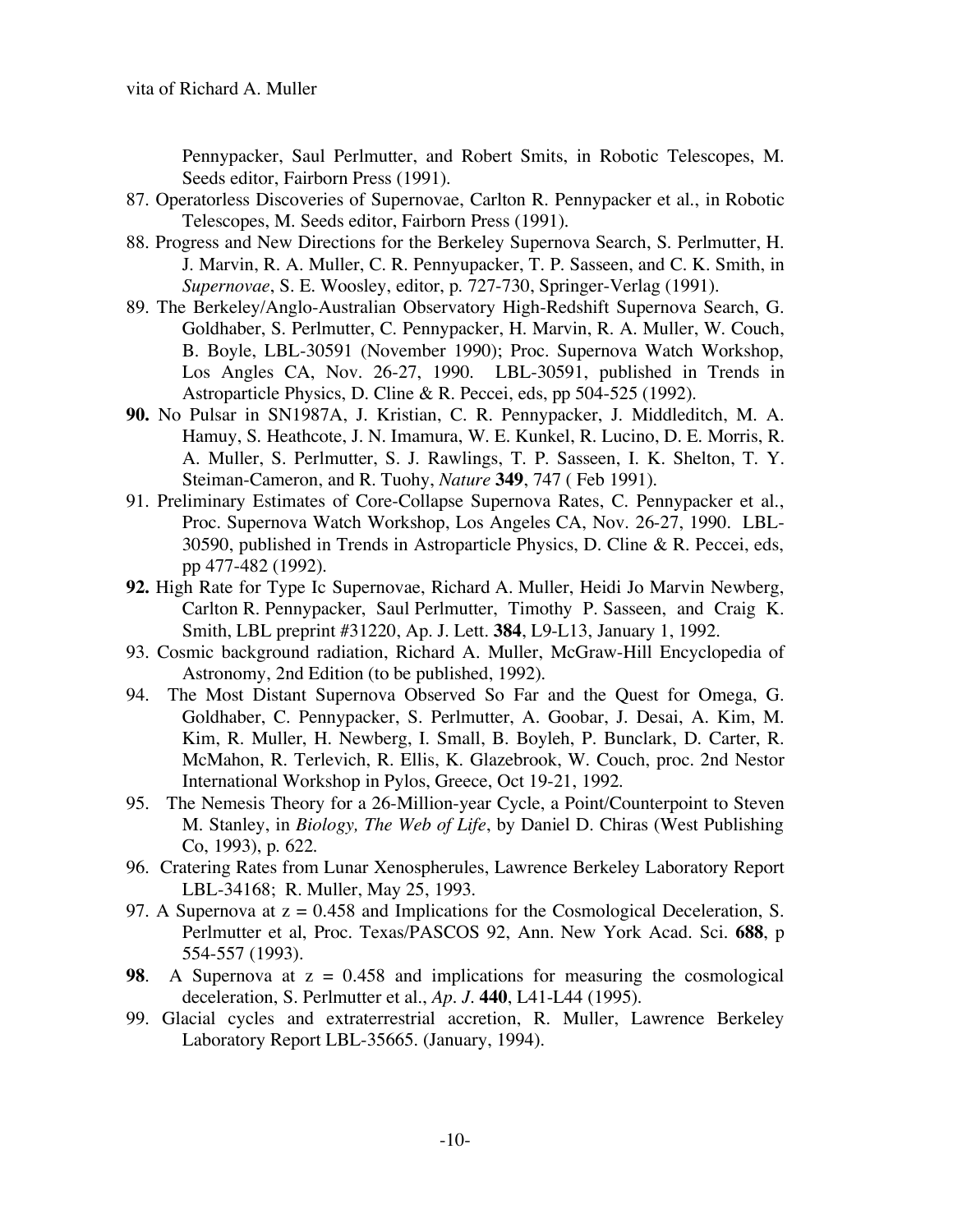- 100. High-resolution spectral analysis of glacial cycles: eccentricity is ruled out, G. J. MacDonald and R. A. Muller, Lawrence Berkeley Laboratory report LBL-35666.
- 101. Glacial cycles: orbital nutation dominated for the last 900,000 years, R. A. Muller and G. J. MacDonald, Lawrence Berkeley Laboratory Report LBL-35667, (June 1994).
- 102. Red Sprites triggered by meteors? R. A. Muller, *Eos* **76**, F105 (November 7, 1995).
- 103. Glacial cycles and orbital inclination, R.A. Muller and G. J. MacDonald, *Nature* **377**, pp 107-108 (14 September 1995).
- 104. The 100 kyr glacial cyce: eccentricity or orbital inclination? R. A. Muller. Abstract for invited talk, San Francisco American Geophysical Union annual meeting, published in Eos, Transactions, Vol. **77**, p. F415 (November 12, 1996).
- 105. A Proposed Mission Strategy to Search for Life on Mars, Nathan Lewis, John Abelson, Stan Awaramik, David Deamer, Richard Garwin, Pau Horowitz, Steven Koonin, Richard Muller, George Rossman, and Edward Stolper, NASA/JPL-Caltech workshop report (Passadena, Oct 21-23, 1997).
- 106. Simultaneous presence of orbital inclination and eccentricity in proxy climate records from Ocean Drilling Program Site 806, R. A. Muller and G. J. MacDonald, *Geology* vol. 25, p. 3-6 (1997).
- 107. Glacial Cycles and Astronomical Forcing, R. A. Muller and G. J. MacDonald, *Science* vol 277, pp 215-218 (11 July 1997).
- 108. Reply to Comment of M. Schultz and M. Mudelsee, R. A. Muller and G. F. MacDonald, *Geology* vol. 25, p. 859-861 (1997).
- 109. Spectrum of 100-kyr glacial cycle: orbital inclination, not eccentricity, R.A. Muller and G. J. MacDonald, Proc. Nat. Acad. Sci. (refereed), vol. 94, pp 8329- 8334 (Aug 5, 1997).
- 110. Solar Forcing and Glaciation, Proceedings of the Stage-11 Workshop, USGS Open File Report 99-312, R. Poore et al., eds., pp 45-50 (May, 1999).
- 111. Glacial Cycles and Interplanetary Dust, Richard A. Muller, Abstract of Invited Talk presented at the Fall Meeting of the American Geophysical Union, published in EOS, Proceedings of the 1998 Fall Meeting, page U22B-04 (1998).
- 112. The Pleistocene-Holocene Transition: the Role of Extraterrestrial Accretion, Daniel B. Karner, Frank Asaro, Richard A. Muller, Abstract of Poster Paper, published in EOS, Proceedings of the 1998 Fall Meeting of the American Geophysical Union, page U31A-03 (1998)
- 113. Laser-heating <sup>40</sup>Ar/<sup>39</sup>Ar Dating of Lunar Impact Melt Spherules From Apollo 14: New Constraints for the Cratering History of the Moon, T. S. Culler, , R.A. Muller, P.R. Renne, T. Becker, A. Deino, Published in EOS Proceedings of the 1999 Spring Meeting of the AGU page DE 5420 (1999)
- 114. The Ice Ages and Astronomical Causes: data, spectral analysis, and models. Richard A. Muller and Gordon J. MacDonald. Book to be published Praxis Publishing, (2000).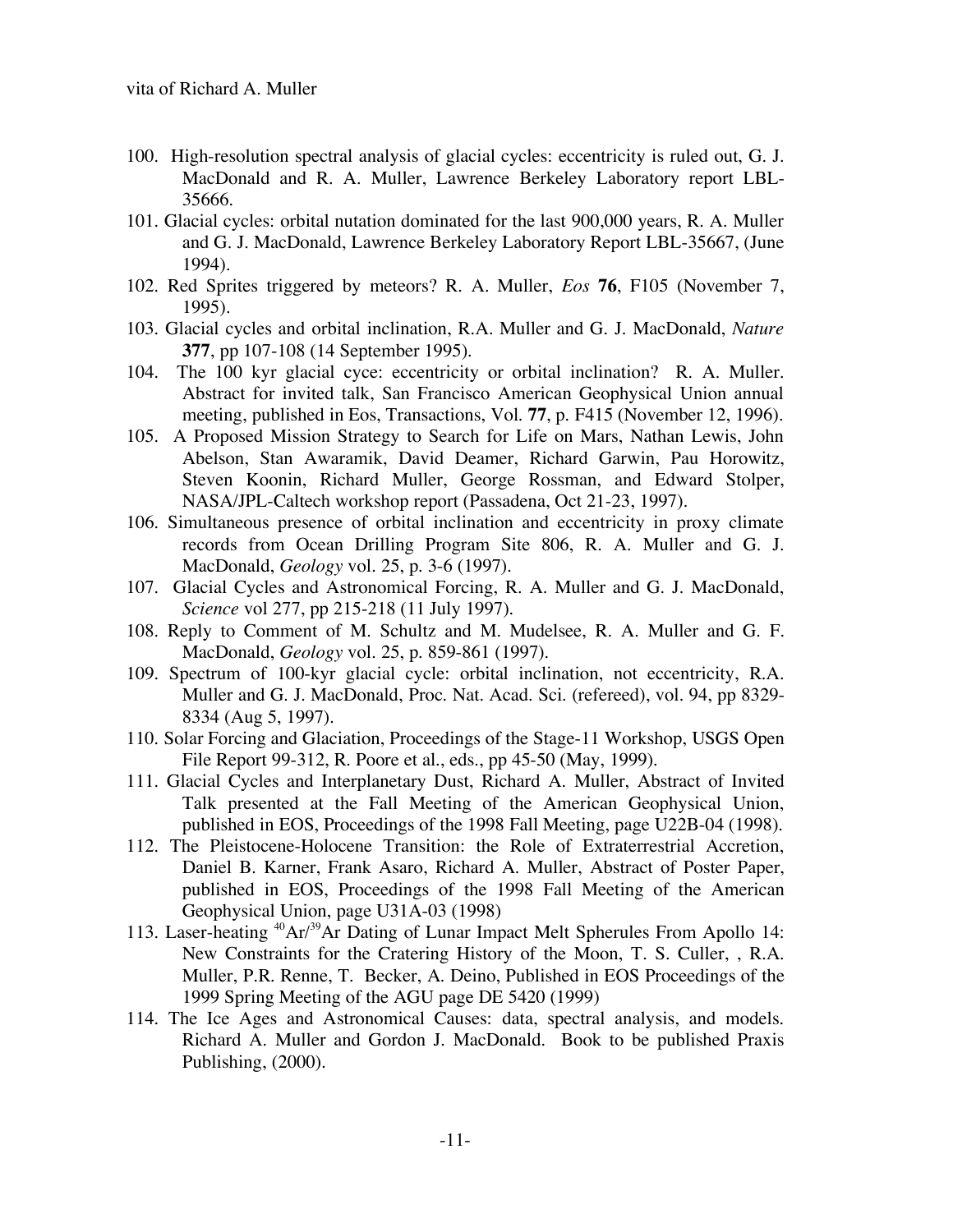- 115. Glacial Cycles and Interplanetary Dust, Richard A. Muller, to be published in the AGU Special Paper on Interplanetary Dust (2000).
- 116. Dansgaard-Oeschger Events and the 1.5-kyr Cycle, Daniel B. Karner, Brian Medeiros, Richard A. Muller, submitted to Nature.
- 117. Lunar impact history from 40Ar/39Ar dating of glass spherules, Timothy S. Culler, Timothy A. Becker, Richard A. Muller, Paul R. Renne, *Science* **287**, 1785-1788 (10 March 2000).
- 118. Use of surface features and chemistry to determine the origin of fourteen Apollo 11 glass spherules, T. S. Culler and R. A. Muller, Lawrence Berkeley Laboratory Report LBNL-45703, 1999.
- 119. Dansgaard-Oeschger Events and the 1.5 kyr Cycle, Brian P. Medeiros, Daniel B. Karner, Richard A. Muller, *Eos Transaction*s, AGU vol 80, no. 46, p. F14 (November 16, 1999)
- 120. Lunar Cratering Rates over the past 4 Gyr as determined by Ar-Ar dating of Apollo 14 Glass Spherules. T.S. Culler, R. A. Muller, P. R. Renne. Abstract for the 30<sup>th</sup> Lunar and Planetary Science Conference, 1999.
- XXX Medeiros, B.P., D.B. Karner, R.A. Muller, and J. Levine, "The Global Ice Volume Record as Viewed through a Benthic d18O Stack," Eos Transactions of the American Geophysical Union 81(48), Fall Meeting Supplement, abstract OS51B-0026, 2000.
- 121. Muller, R. A., Becker, T. A., Culler, T. S., Renne, P. R., Solar System impact rates measured from lunar spherule ages, pp. 447-452, in Accretion of Extraterrestrial Matter Throughout Earth's History, B. Peucker-Ehrenbrink and B. Schmitz, editors, Kluwer Publishers, 466 pages (2001).
- 122. Glacial Cycles and Interplanetary Dust, Muller, R.A.,pp. 143-161, in Accretion of Extraterrestrial Matter Throughout Earth's History, B. Peucker-Ehrenbrink and B. Schmitz, editors, Kluwer Publishers, 466 pages (2001).
- 123. Causality Problem for Milankovitch. D. Karner and R. Muller, *Science* vol 288, p 2143-2144 (23 June 2000).
- 124. Time-Variable Cratering Rates? Richard A. Muller, Timothy A. Becker, Timothy S. Culler, Daniel B. Karner, and Paul R. Renne, *Science* vol 288, 2095a (23 June 2000).
- 125. Levine, J., D.B. Karner, and R.A. Muller, "Warming at 140 ka: Causality Problem for Milankovitch?" Eos Transactions of the American Geophysical Union 82(47), Fall Meeting Supplement, abstract U12A-0004, 2001.
- 126. R. A. Muller, Book review, "The Secret Life of Dust", by Hannah Holmes, EOS vol. 83, pp 316-317, 16 July 2002.
- **127.** Muller, R.A., 2002, Measurement of the lunar impact record for the past 3.5 b.y. and implications for the Nemesis theory, in Koeberl, C., and MacLeod, K.G., eds., Catastrophic Events and Mass Extinctions: Impacts and Beyond: Boulder, Colorado, Geological Society of America Special Paper 356, p. 659–665.
- **128.** D. B. Karner, J. Levine, B. Medeiros, R. A. Muller, Constructing a stacked benthic d18o record, Paleoceanography vol 17, p. 2-1 to 2-12 (2002).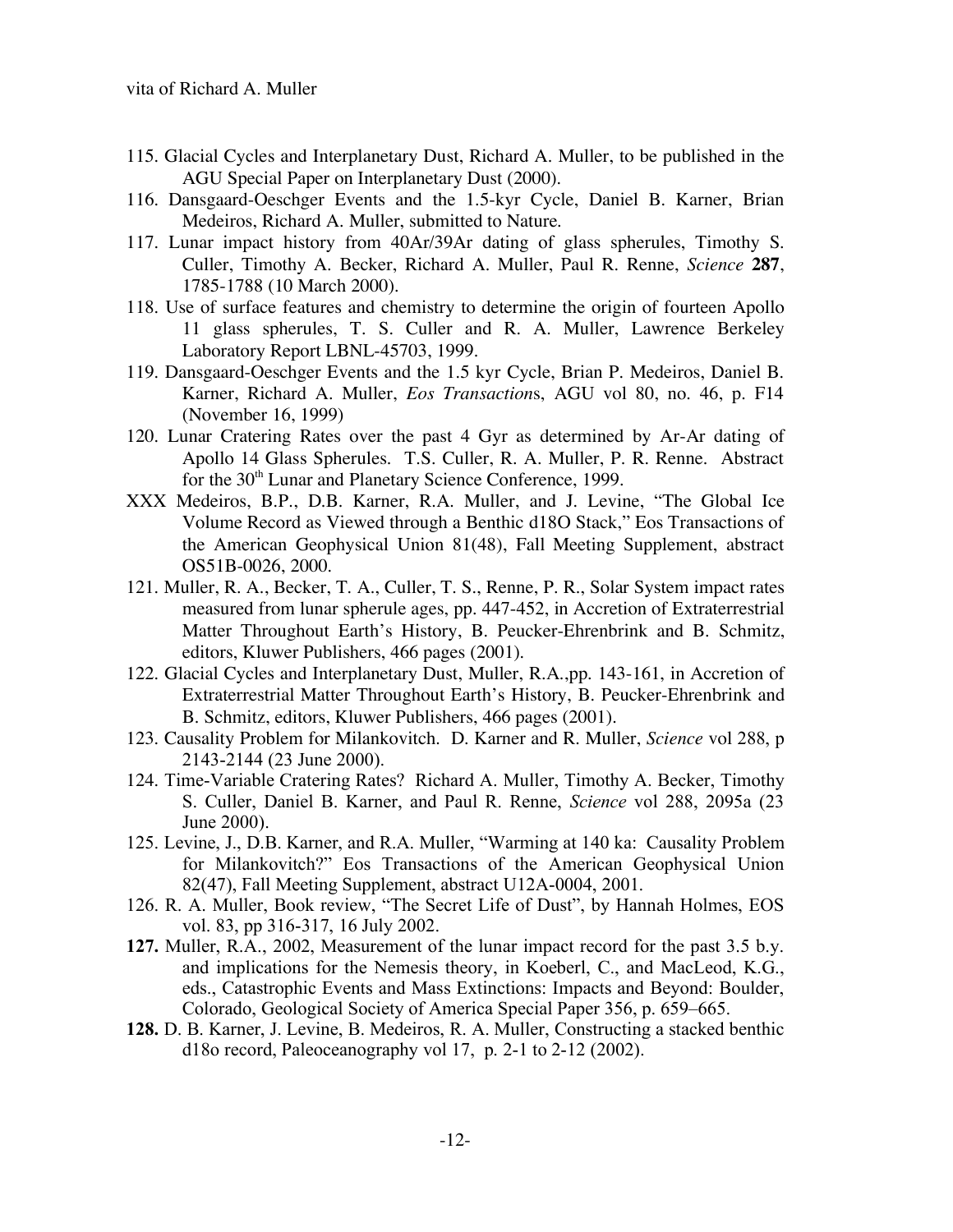- 129. Muller, R.A., J. Levine, and R. Rohde, "Avalanches at the Core-Mantle Boundary: Possible Role in Geomagnetic Reversals, Mantle Plumes, and Superchrons," Eos Transactions of the American Geophysical Union 83(47), Fall Meeting Supplement, abstract MR72B-1031, 2002.
- 130. Rohde, R.A., J. Levine, and R. Muller, "A New Analysis of the Cloud-Cosmic Ray Connection," Eos Transactions of the American Geophysical Union 83(47), Fall Meeting Supplement, abstract GC21B-0167, 2002.
- **131**. Muller, Richard A., Avalanches at the core-mantle boundary, Geophys. Res. Lett. 29(19), 1935, DOI 10.1029/2002GL015938, (2002).
- **132**. D. Karner, J. Levine, R. Muller, F. Asaro, M. Ram, M. Stole, Extraterrestrial accretion from the GISP2 ice core, Geoch. Cosmochim. Acta Vol. 67, pp 751- 763, 2003.
- 133. Levine, J., D.B. Karner, R.A. Muller., and P.R. Renne, "Lunar Impact History from Apollo 12 Glass Spherules," Proceedings of the Lunar and Planetary Science Conference XXXIV, abstract 1034, 2003.
- 134. Rhode, R.A., J. Levine, and R.A. Muller, "The Roles of El Niño and Solar Forcing on Cloud Cover," Eos Transactions of the American Geophysical Union 84(46), Fall Meeting Supplement, abstract GC31B-0181, 2003.
- **135**. W. Munk, N. Oreskes, R. Muller, "Gordon Macdonald a biographical memoir", National Academies Press 2004.
- **136. J**. Kirkby, A. Mangini, R. A. Muller, The Glacial Cycles and Cosmic Rays, CERN–PH–EP/2004–027, published at arXiv: physics/0407005.
- 137. Levine, J., R.A. Muller, and P.R. Renne, "Electron Microscopy of Apollo 12 Glass Spherules," Proceedings of the Lunar and Planetary Science Conference XXXV, abstract 1033, 2004.
- **138**. Rohde, R. and Muller, R., Cycles in Fossil Diversity, Nature Vol 434, 208-210, March 10, 2005.
- **139**. Observations of El Nino/Southern Oscillation in Satellite Cloud Data, R. A. Rohde, J. Levine, R. A. Muller.

### **Books:**

- **Nemesis**. Weidenfeld & Nicolson (New York, 1988). Trade book. Published in 4 languages.
- **The Three Big Bangs**, Philip Dauber and Richard A. Muller. Trade book. Addison-Wesley 1996.
- **The Sins of Jesus**, a novel (Auravision Publishing 1999; ISBN 0-9672765-1-9)
- *The Ice Ages and Astronomical Causes: data, spectral analysis, and mechanisms*. Richard A. Muller and Gordon J. MacDonald. Technical book, Springer-Praxis Publishing, 2000.

**Condensed Knowledge.** Physics chapter only. A book of humor. 2004.

**The Annotated Special Relativity**. April 2005.

**Physics for future Presidents**. Undergraduate text. Online at www.muller.lbl.gov; to be published by Addison-Wesley.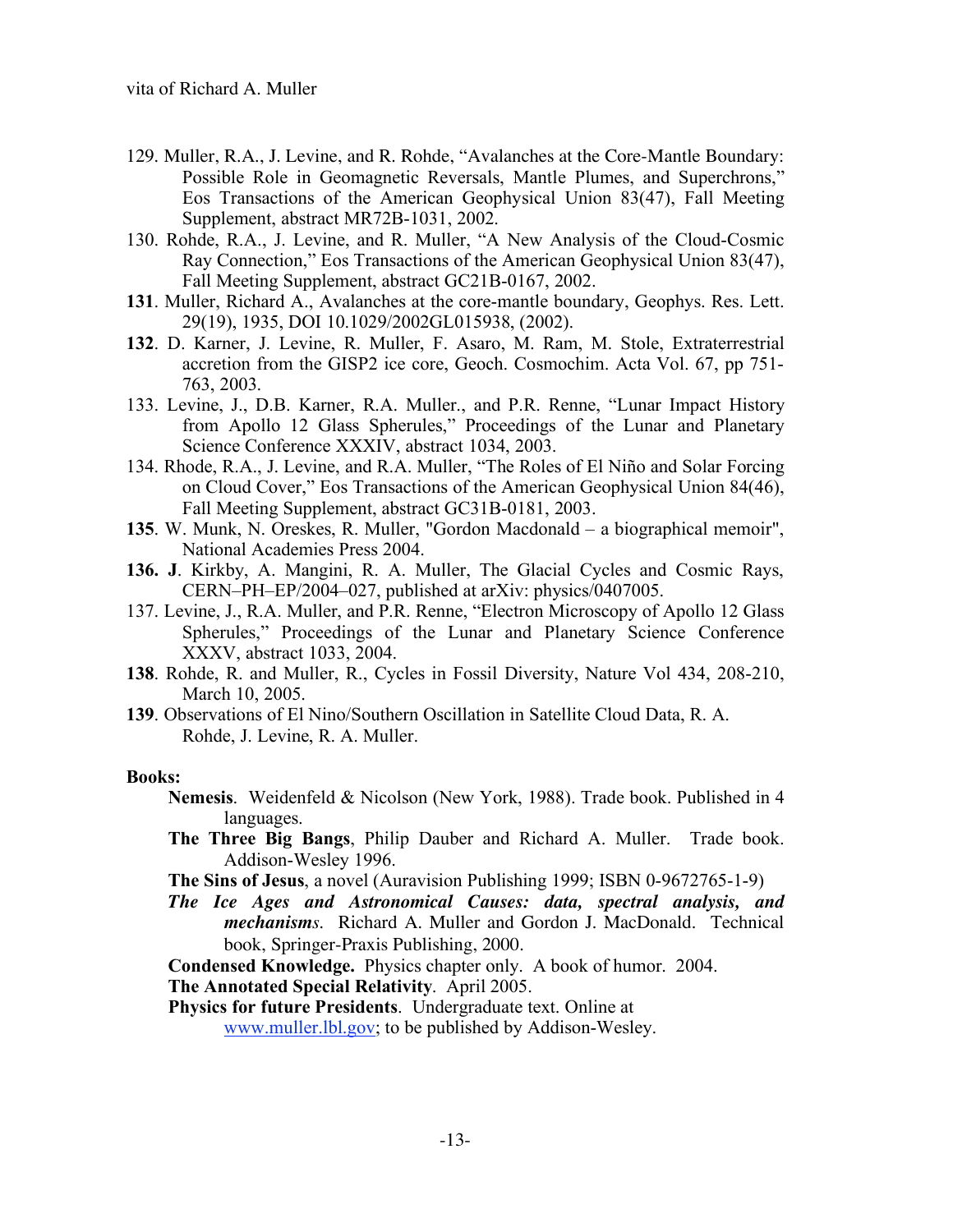**Essays: Technology for Presidents** –published by MIT's Technology Review. Copies are available at www.muller.lbl.gov.

**Springtime, Taxes, and the Attack on Iraq** (Feb '02) War is inevitable **Crop duster terrorism** (March '02) Weapons from the corner station **Al Qaeda's Anthrax** (April '02) See agreement from David Tell **Weapons of Precise Destruction**. (May '02) Predator assassination **The Conservation Bomb**. (June '02) Can counter the population bomb **Who's afraid of 1984?** (July '02) Orwell got it backwards **Airport Insecurity**. (Aug '02) The real threat is checked luggage **Did Everything Change?** (Sept '02) Why Al Qaeda failed **The Lowest-Tech Atom Bomb** (Oct '02) Saddam's easiest approach **War with Iraq** -- As Predictable as Chess (Nov '02) You'll be surprised **North Korea -- the next Iraq?** (Dec '02) Yes and no **Iraq inspections -- just as expected**. (Jan '03) They won't find WMD **Space Shuttle Science** (Feb '03) Is it safe? Is it science? **Baghdad Express** (March '03) A weapon of mass transport? **Shock and Awe in Babylon** (April '03) Early suprises in Gulf War II. **The Weapons Paradox** (May '03). Are kinder, gentler weapons, always evil? **Deceiving Saddam** (June '03) To fool someone, you may have to fool all. **Hydrogen Economy Pollution** (July '03) Not as clean as you might think. **When Lie Detectors Lie - or Don't** (August '03) They do have valid uses. **Cuba Low-Tech** (Sept '03). Observations from my visit to Cuba. **Bizarre Math of Elections** (Oct '03). Low voter turnout may be a healthy sign. **The Physics Diet** (Nov '03). Exercise doesn't work. Eating less does. **Medieval Global Warming** (Dec '03) Medieval climate is politicized. **The Voice of Osama** (Jan '04). Why I think Osama bin Laden is still dead. **Our Non-expedition to Mars** (Feb '04). Mars in 26 years? Only after robots. **The Witch of Yucca Mountain** (March '04). Can research reassure? Nope. **Alaska is melting. Can Kyoto save it?** (April '04). Climate is local too. **Less Lethal Weapons** (May '04). Are they good or bad? **Dirty Bombs** (June '04). My greatest fear is fear itself. **Military Lessons from Iraq War II** (July '04). Some may surprise you. **Death of the Dinosaurs** (Aug '04). There's a lot more we don't know now. **Global Warming Bombshell** (Oct '04). The poster child is discredited. **The Physics of Gluttony** (Nov '04). You lose weight only by breathing.

*Supernova discoveries reported in International Astronomical Union Telegrams/Circulars*

- 1. Supernova 1986I in M99, Circular 4219, 20 May 1986.
- 2. Supernova 1986N in NGC 1667, Circular 4287, 23 December 1986.
- 3. Supernova 1986O in NGC 2227, Circular 4298, 15 January 1987.
- 4. Supernova 1987K in NGC 4651, Circular 4426, 30 July 1987.
- 5. Supernova 1988H in NGC 5878, Circular 4560, 8 March 1988.